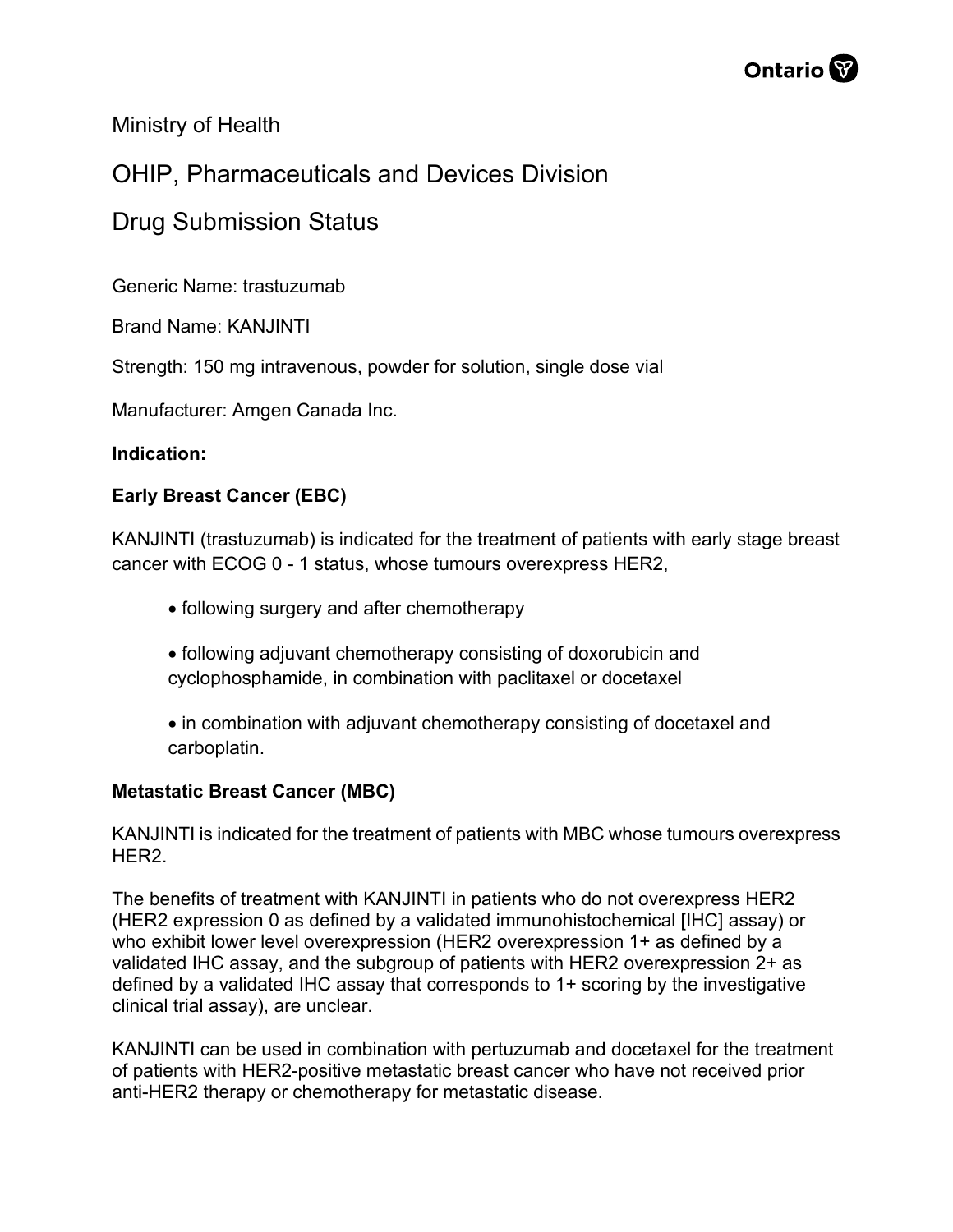#### **Metastatic Gastric Cancer (MGC)**

KANJINTI in combination with capecitabine or intravenous 5-fluorouracil and cisplatin is indicated for the treatment of patients with HER2 positive metastatic adenocarcinoma of the stomach or gastro-esophageal junction who have not received prior anti-cancer treatment for their metastatic disease.

KANJINTI should only be administered to patients with MGC whose tumours have HER2 overexpression as defined by IHC2+ confirmed by FISH+, or IHC 3+ as determined by an accurate and validated assay.

| Submission Type:                      | Date Submission<br>Received: | Date<br>Submission<br>Deemed<br>Complete: | <b>Review</b><br>Status: | <b>Funding Status:</b>                                                                |
|---------------------------------------|------------------------------|-------------------------------------------|--------------------------|---------------------------------------------------------------------------------------|
| First Review:<br>(Initial Submission) | 17/02/2020                   | 06/12/2021                                | EO decision<br>rendered  | Funding considered<br>through Cancer<br>Care Ontario's New<br>Drug Funding<br>Program |

## Review Status:

- Screening Ministry is screening the manufacturer's submission to ensure all regulatory and policy requirements have been met in order to proceed with the drug review.
- Submission incomplete Manufacturer did not meet the necessary requirements to allow review to proceed.
- Submission complete & under review Manufacturer met all requirements to proceed with the drug review, and evaluation of the drug submission is underway.
- Committee to Evaluate Drugs\* (CED) review completed, manufacturer requesting reconsideration – A recommendation was made by the CED, however the manufacturer has submitted or will be submitting additional information.
- Committee to Evaluate Drugs (CED) review completed A recommendation was made by the CED.
- Ontario Steering Committee for Cancer Drugs\*\* (OSCCD) review completed A recommendation was made by the OSCCD.
- Executive Officer (EO) decision rendered.